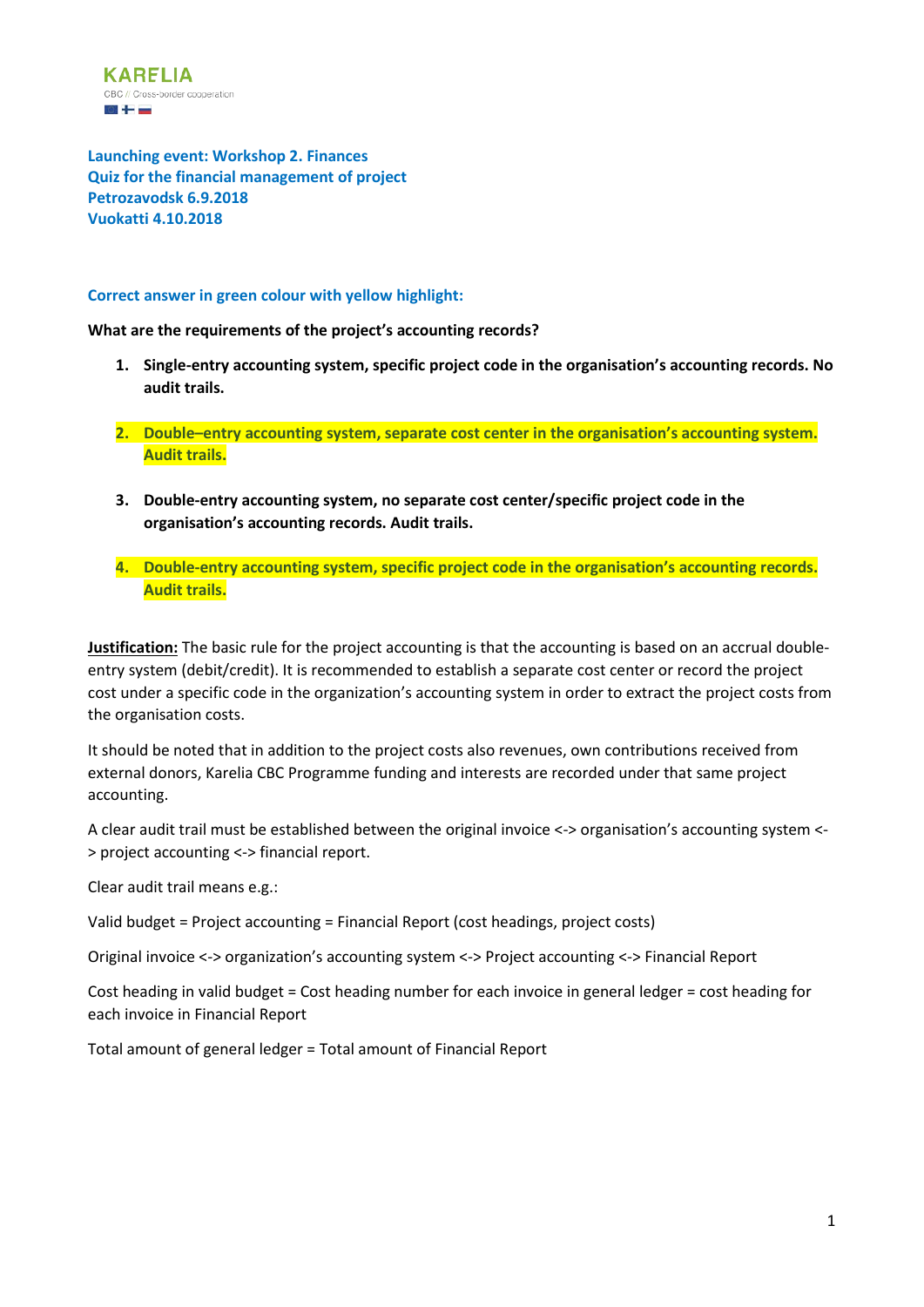**What are the requirements of the project's general ledger?**

- **1. General ledger lists organization costs and project costs. Clear audit trail: original invoice <-> accounting system <-> financial report. Cost headings.**
- **2. There is no need for general ledger, financial report lists the incurred costs.**
- **3. Project invoices listed in Excel/Word in English. No audit trail: original invoice <-> accounting system <-> financial report. Cost headings.**
- **4. General ledger lists invoices reported in financial report. Clear audit trail: original invoice <-> accounting system <-> financial report. Cost headings.**

**Justification:** A general ledger is an accounting report which lists all the invoices (the accounts and the invoices under each account) which are reported in the financial report. The general ledger has a clear audit trail between the original invoice <-> accounting systems <-> financial report.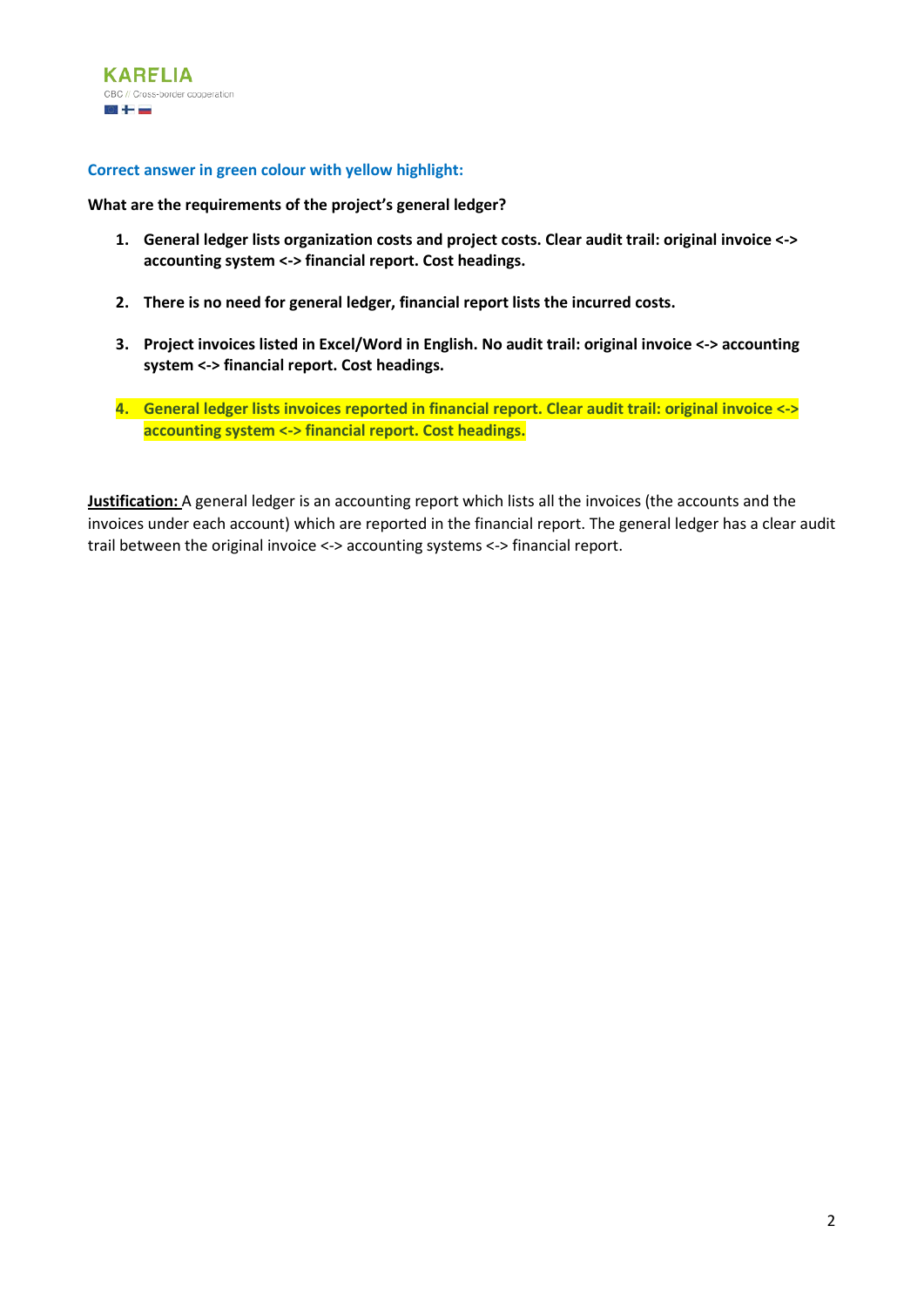**Lead Partner notices that cost amount in partner's financial report is bigger than in partner's general ledger. How to proceed?**

- **1. Lead Partner deducts the surplus amount in the financial report**
- **2. Lead Partner contacts the partner and requests corrected financial report**
- **3. Lead Partner requests clarification. Clarification not sufficient. Clarification, general ledger and uncorrected financial report sent to MA**
- **4. Lead Partner makes no corrections and submits the general ledger and financial report to MA**

**Justification:** The lead partner contacts the partner and asks for clarification regarding the difference in amounts between the general ledger and the financial report. The partner shall explain the difference in amounts to the lead partner and clearly indicate the invoices/costs reported in the financial report that are not recorded in the partner's general ledger. The lead partner deducts these invoices/costs in the financial report which is submitted to the Managing Authority (the lead partner submits to the Managing Authority one financial report including the collection of lead partner and each partner's financial report).

**It is strongly recommended** that each partner checks that the amounts in the general ledger and in the financial report match before submitting these documents to the lead partner. The further clarification requests from the lead partner, auditor and the Managing Authority shall cause delays to the payment process.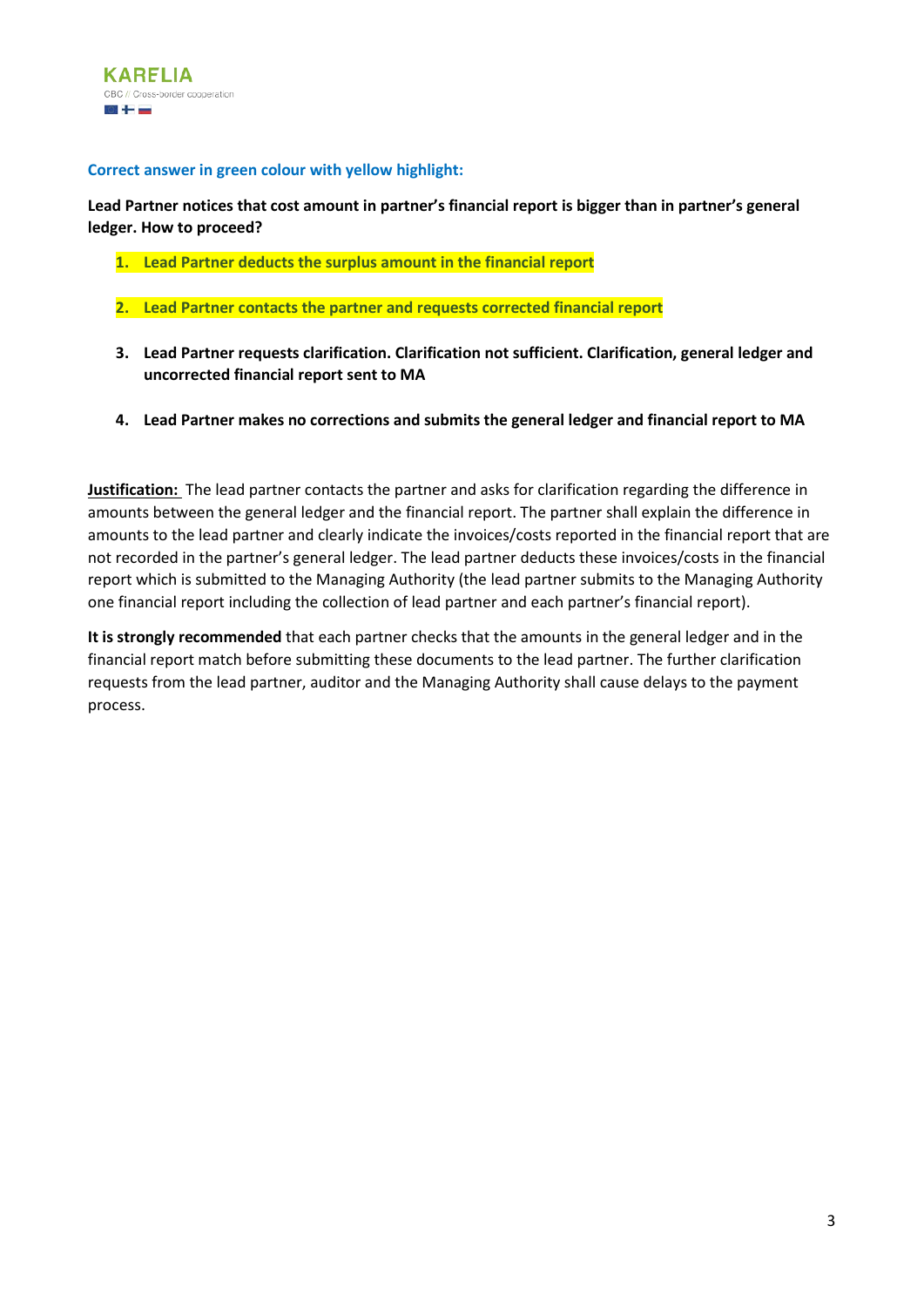**Total amount of bought 12 computers is 612 368 RUB. Which date and monthly exchange rate is used in the financial report?**

- **1. Date of the act**
- **2. Date of the original invoice**
- **3. Date of purchase/ placing a purchase order**
- **4. Date when the cost is recorded into the accounting records**

**Justification:** The conversion into euro of the real costs borne and paid in other currencies shall be done at the rate indicated for the month during which the cost was incurred.

The cost is considered to be incurred where there is a legal commitment. Legal commitment is e.g. signature of a contract or placing a purchase order.

Examples:

Cost heading "1. Staff":

The salaries are incurred when salaries are paid to the project employees.

Cost heading "2. Travel":

Accomodation/travel cost is incurred according to the date of purchase.

A project employee reserves a room in a hotel for 1 night during 10-11.12.2018 on 15th November 2018. Employee pays the accommodation on the date of arrival on 10.12.2018. The cost is incurred on the date of purchase; in this case, on 15th November 2018.

Cost heading "3. Equipment and supplies" and "4. Small scale investment":

The costs are incurred when the equipment and supplies are acquired/purchased (e.g. signature of the contract, placing the purchase order).

Cost heading "5. "External expertise and service ":

The cost of interpretation/expertise is incurred when the agreement of the work is done.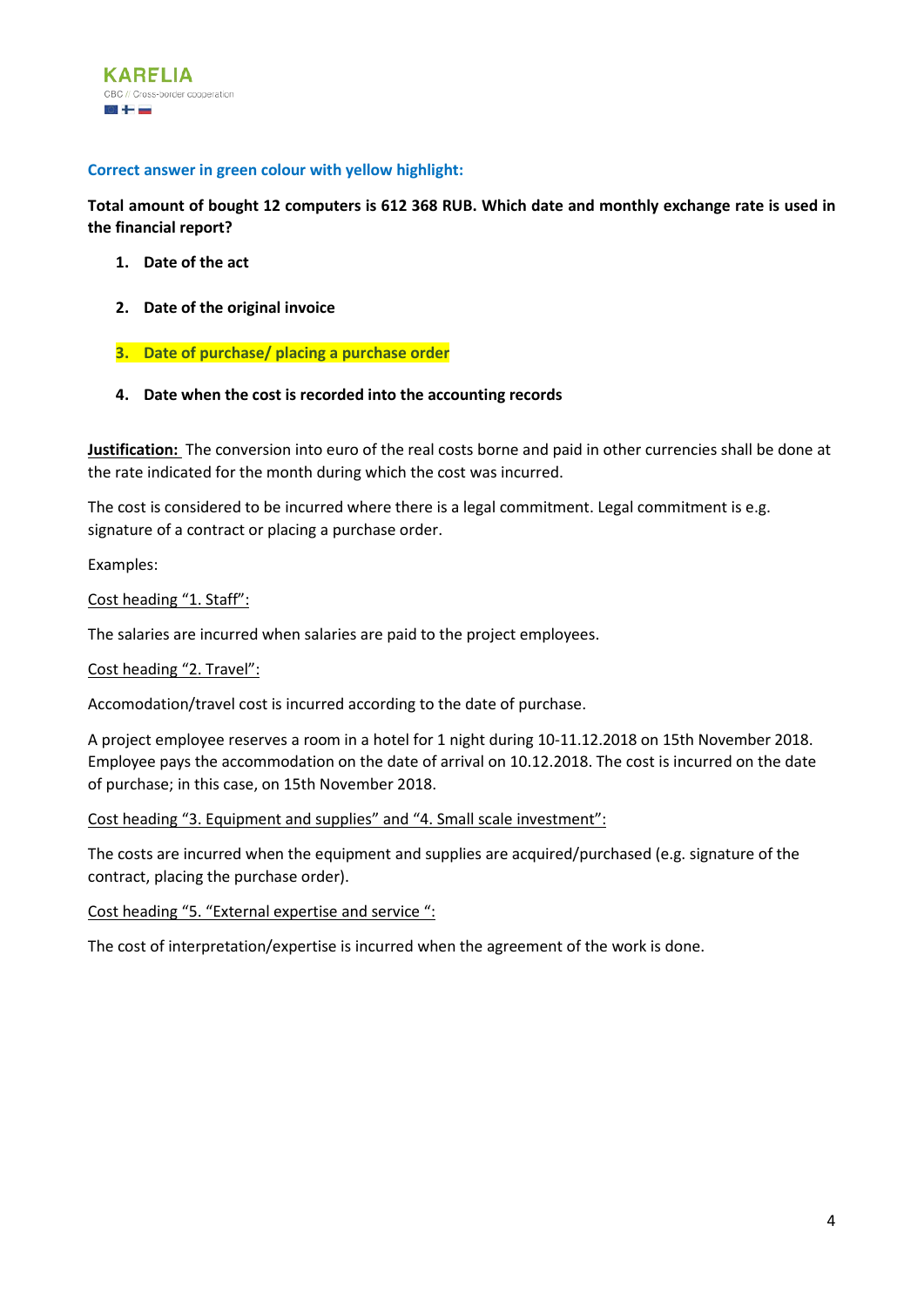**Partner's travel claim from Petrozavodsk to Joensuu 14-15.5.2019: Accommodation cost 85 eur. How is the cost converted in the financial report?**

- **1. Exchange rate date of travel time used.**
- **2. Original amount 85 EUR reported.**
- **3. Exchange rate according to general ledger used.**
- **4. Cost not in general ledger. In financial report original amount, 85 EUR.**

**Justification:** The currency of the original invoice is euro, so there is no need for the conversion of it in the financial report. The amount reported in the financial report is 85 euros.

In the Russian project accounting the invoice in euro is converted into roubles according to the national regulations used by the organization. InforEuro exchange rate is used only in the financial report when converting costs incurred in roubles into euros.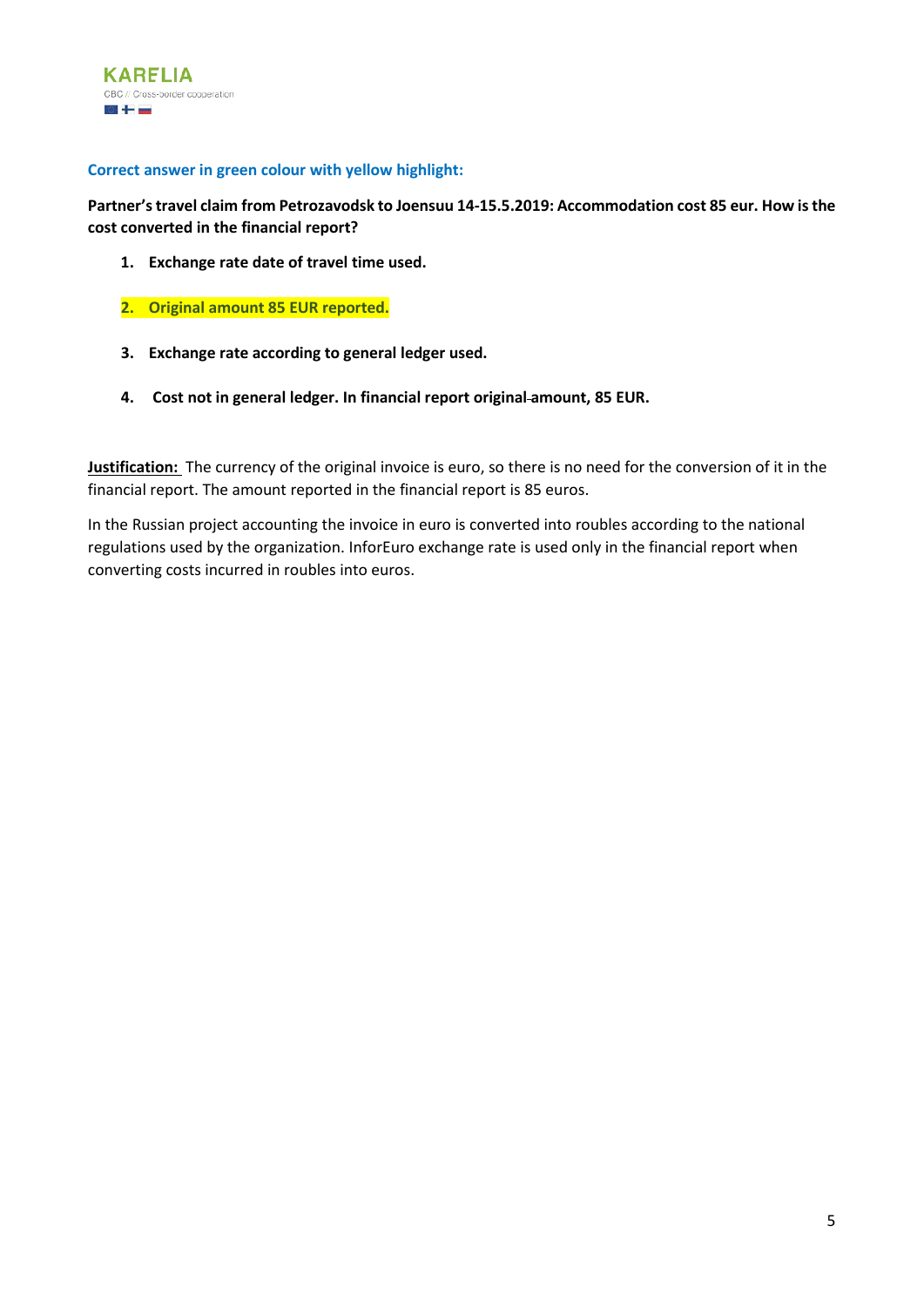**The project reports bonuses and holiday salary reservations under cost heading Staff. Is the cost eligible?**

- **1. Yes both, since the salaries and holiday salaries are eligible costs.**
- **2. Paid holiday salary accrued during project implementation is eligible.**
- **3. Only bonuses are eligible costs.**
- **4. Only holiday salary reservations are eligible costs**

**Justification:** Reservation of holiday salaries and/or holiday compensation are not eligible costs. In order to be eligible, holiday costs need to be **accrued and paid** during the implementation period of the project. Holiday cost earned before or after the implementation period of the project is not eligible.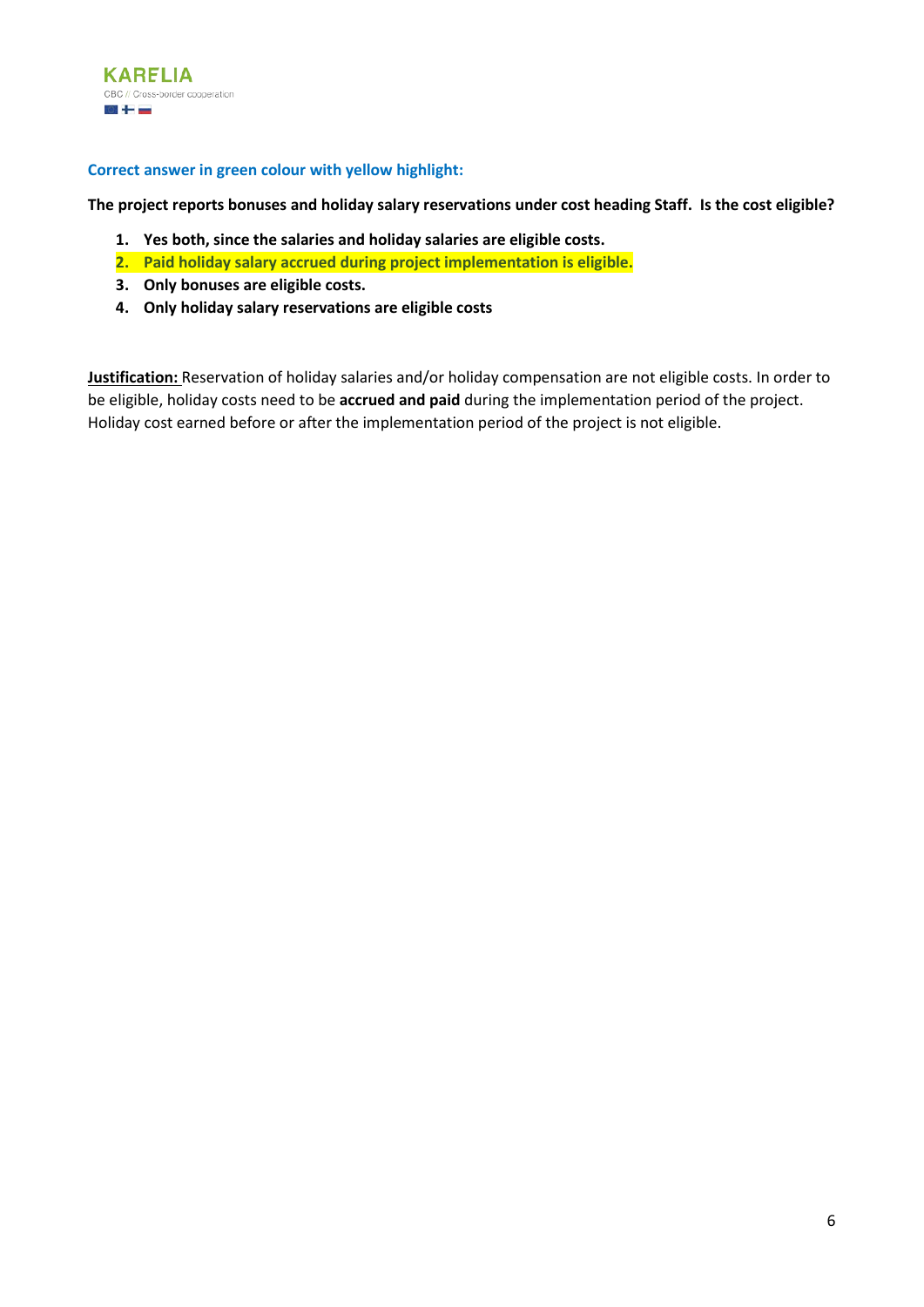**Travel policy in Russian private organization: Daily allowance abroad 3500 rub/day. How to report it in general ledger and financial report?**

- **1. 4000 RUB**
- **2. 3500 RUB**
- **3. 2500 RUB**
- **4. Not reported at all, since the cost is not eligible**

**Justification:** Reimbursement of the daily allowance must not exceed the national tax-exempt level or the rates approved by the Programme and the normal practices of the organisation. If organisation reimburses the daily allowance to the project staff at higher rates, the costs are recorded in the project accounting and reported in the financial report according to the reimbursement rates set in the Programme manual. The amount exceeding the set rates is ineligible.

### **The maximum reimbursement rates for daily allowance set for the year 2018 are as follows:**

For Finnish organisations reimbursement rates are set annually by the Finnish Tax Administration.

The Official decision of the Finnish Tax Administration on the reimbursement rates and rules, starting from the year 2011 onwards, can be found from [this link](https://www.vero.fi/en/detailed-guidance/decisions/47405/tax-exempt-allowances-in-2018-for-business-travel/?showVersionHistory=true)

## Finnish organisations

- Travel in Finland:
	- The tax-exempt **per diem amount is 42.00 EUR**, and **the partial per diem amount 19.00 EUR**.
- Travel abroad.:
	- The tax-exempt per diem amount e.g. for **Russian Federation is 60 EUR, for Moscow 75 EUR and for St. Petersburg 69 EUR**

### Russian organisations

- For Russian state bodies on federal, regional and local level: the rates and rules set by the Ministry of Finance by the Russian Federation.
- Other Russian organizations use the following rates and rules in 2018:
	- **Travel in Russia: 700 roubles/day**
	- **Travel abroad: 2 500 roubles/day**
	- $\triangleright$  In case the duration of the travel is one day:
		- $\circ$  50 % in case of the travel abroad.
		- o Daily allowance shall not be paid for the travel taking place in Russia.
	- $\triangleright$  Daily allowances for travels abroad are determined and paid in roubles unless it is normal practice of the organisation to determine and pay the daily allowance in other currency.
	- $\triangleright$  Daily allowance for travels in Russia are always determined and paid in roubles.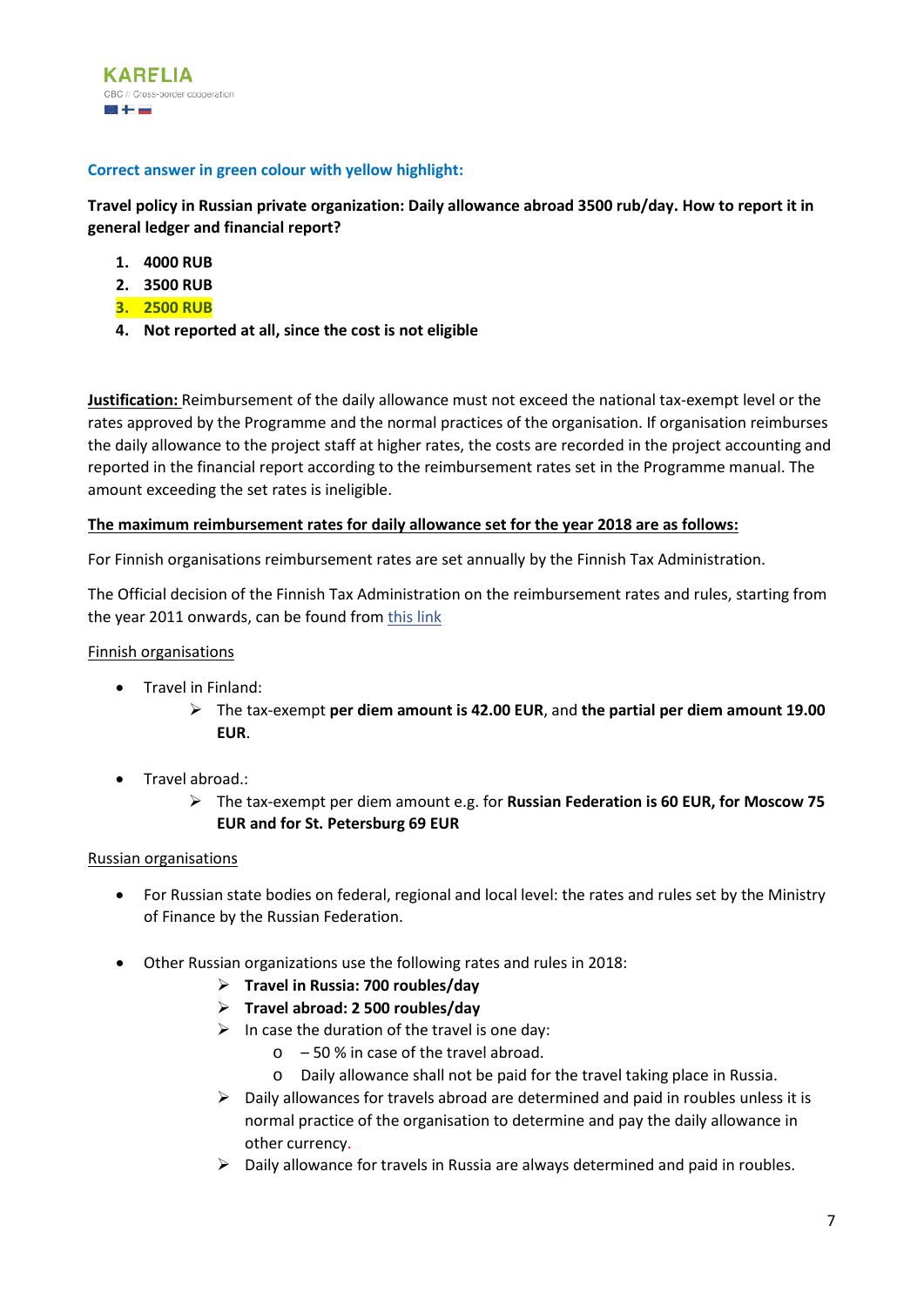**Fridge of organization's meeting room is broken. New is bought. Two project meetings are held in that room. How to report the cost?**

- **1. Equipment and supplies**
- **2. Small Scale Investment**
- **3. Administrative cost**
- **4. Not reported at all, since the cost is not eligible for the project**

**Justification:** The cost does not relate to the project and it is not necessary for the project implementation. It is not included in the project budget and it can't either be allocated as administrative cost. The list of administrative costs has been confirmed during the contracting process.